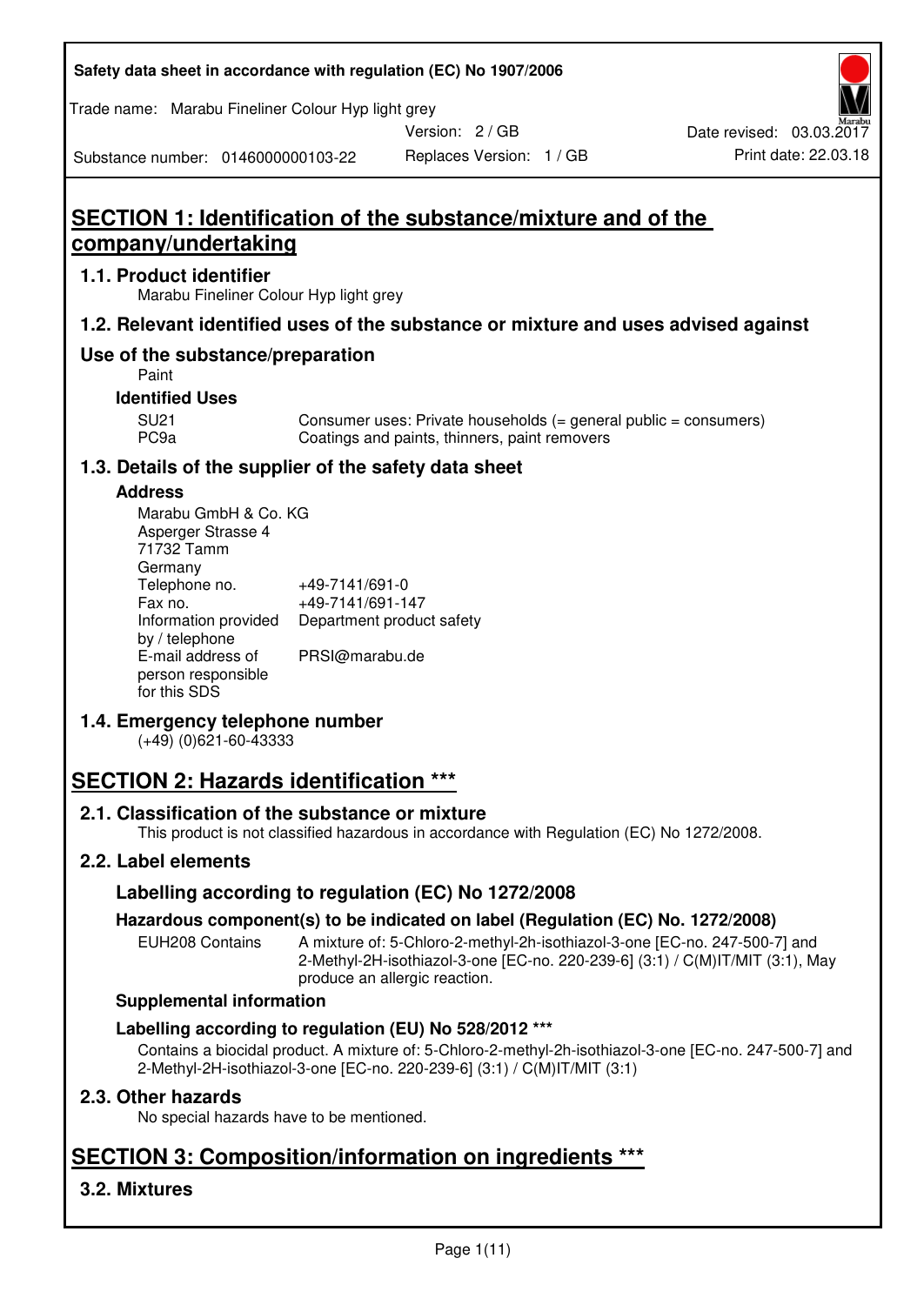| Safety data sheet in accordance with regulation (EC) No 1907/2006                                                                                                 |                                                                                                                       |                      |                                                      |                                              |      |                          |
|-------------------------------------------------------------------------------------------------------------------------------------------------------------------|-----------------------------------------------------------------------------------------------------------------------|----------------------|------------------------------------------------------|----------------------------------------------|------|--------------------------|
| Trade name: Marabu Fineliner Colour Hyp light grey                                                                                                                |                                                                                                                       | Version: 2 / GB      |                                                      |                                              |      | Date revised: 03.03.2017 |
| Substance number: 0146000000103-22                                                                                                                                |                                                                                                                       |                      |                                                      | Replaces Version: 1 / GB                     |      | Print date: 22.03.18     |
| <b>Chemical characterization</b><br>Paint based on water                                                                                                          |                                                                                                                       |                      |                                                      |                                              |      |                          |
| <b>Hazardous ingredients</b>                                                                                                                                      |                                                                                                                       |                      |                                                      |                                              |      |                          |
| <b>Ethanediol</b><br>CAS No.<br>EINECS no.<br>Registration no.<br>Concentration                                                                                   | $107 - 21 - 1$<br>203-473-3<br>01-2119456816-28<br>$>=$                                                               | $\overline{1}$       | $\lt$                                                | 10                                           | $\%$ |                          |
| Classification (Regulation (EC) No. 1272/2008)                                                                                                                    | Acute Tox, 4<br>STOT RE <sub>2</sub>                                                                                  |                      | H302<br>H373                                         |                                              |      |                          |
| <b>Bronopol (INN)</b><br>CAS No.<br>EINECS no.<br>Concentration                                                                                                   | $52 - 51 - 7$<br>200-143-0<br>$>=$                                                                                    | 0,01                 | $\overline{\phantom{0}}$                             | 0,1                                          | $\%$ |                          |
| Classification (Regulation (EC) No. 1272/2008)                                                                                                                    | Eye Dam. 1<br>Skin Irrit. 2<br>STOT SE3<br>Acute Tox. 4<br>Acute Tox. 4<br>Aquatic Acute 1<br>Aquatic Chronic 1       |                      | H318<br>H315<br>H335<br>H302<br>H312<br>H400<br>H410 |                                              |      |                          |
| Concentration limits (Regulation (EC) No. 1272/2008)                                                                                                              | Aquatic Acute 1<br>Aquatic Chronic                                                                                    | H400<br>H410         | $M = 10$<br>$M = 1$                                  |                                              |      |                          |
| A mixture of: 5-Chloro-2-methyl-2h-isothiazol-3-one [EC-no. 247-500-7] and<br>2-Methyl-2H-isothiazol-3-one [EC-no. 220-239-6] (3:1) / C(M)IT/MIT (3:1)<br>CAS No. | 55965-84-9                                                                                                            |                      |                                                      |                                              |      |                          |
| Concentration                                                                                                                                                     |                                                                                                                       |                      | $\,<\,$                                              | 0,0015                                       | $\%$ |                          |
| Classification (Regulation (EC) No. 1272/2008)                                                                                                                    | Acute Tox. 3<br>Aquatic Chronic 1<br>Aquatic Acute 1<br>Skin Sens. 1<br>Skin Corr. 1B<br>Acute Tox. 3<br>Acute Tox. 3 |                      | H331<br>H410<br>H400<br>H317<br>H314<br>H311<br>H301 |                                              |      |                          |
| Concentration limits (Regulation (EC) No. 1272/2008)                                                                                                              | Skin Corr. 1B<br>Eye Irrit. 2<br>Skin Irrit. 2                                                                        | H314<br>H319<br>H315 | $>= 0,6$                                             | $\epsilon = 0.06 < 0.6$<br>$\leq 0.06 < 0.6$ |      |                          |
| <b>Further ingredients ***</b>                                                                                                                                    | Skin Sens. 1                                                                                                          | H317                 |                                                      | $>= 0,0015$                                  |      |                          |
| Glycerol                                                                                                                                                          |                                                                                                                       |                      |                                                      |                                              |      |                          |
| CAS No.<br>EINECS no.<br>Concentration                                                                                                                            | $56 - 81 - 5$<br>200-289-5<br>$>=$                                                                                    | 10                   | $\lt$                                                | 25                                           | $\%$ | $[3]$                    |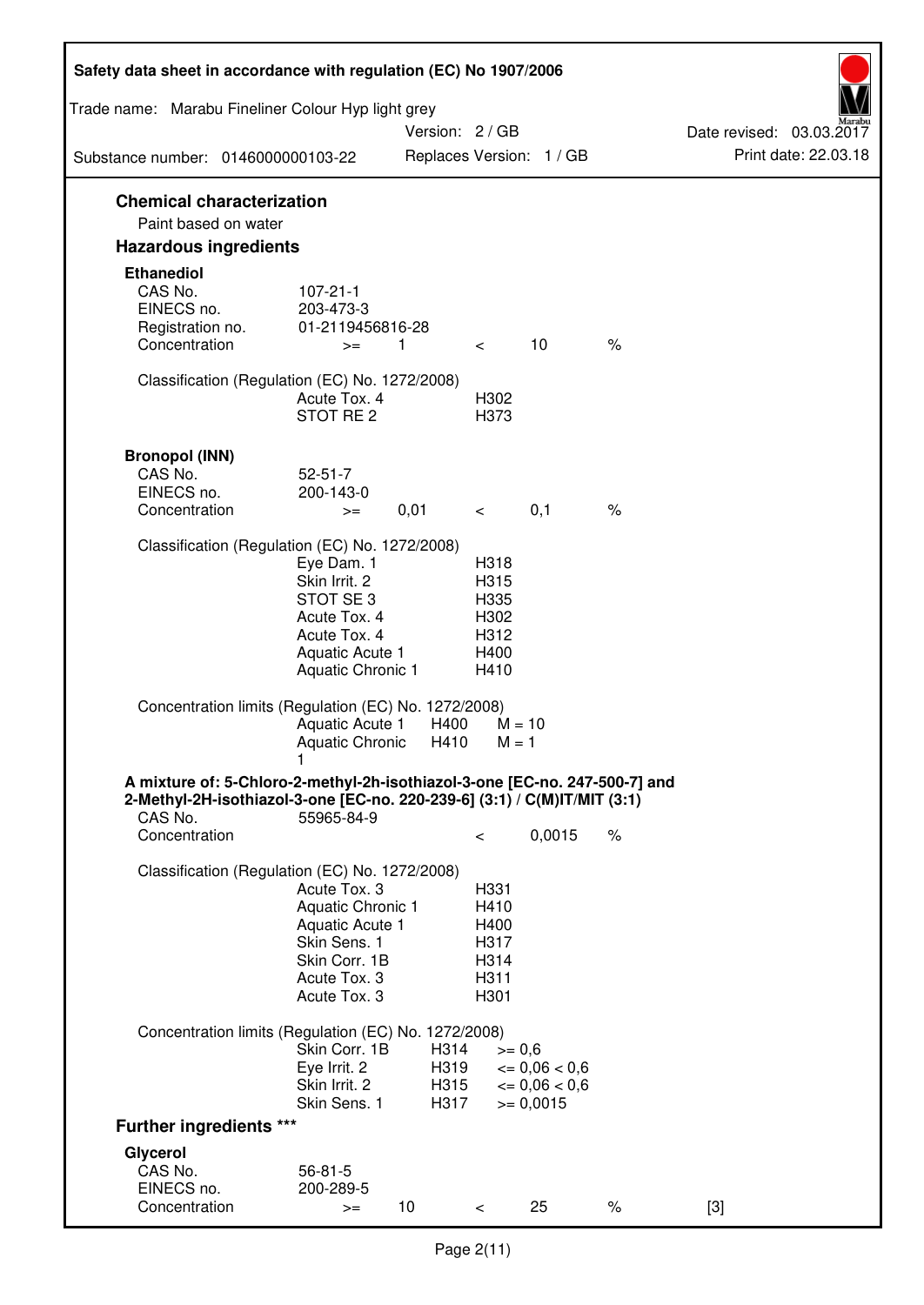|         | Safety data sheet in accordance with regulation (EC) No 1907/2006                                            |                                                                                                            |                          |
|---------|--------------------------------------------------------------------------------------------------------------|------------------------------------------------------------------------------------------------------------|--------------------------|
|         | Trade name: Marabu Fineliner Colour Hyp light grey                                                           | Version: 2 / GB                                                                                            | Date revised: 03.03.2017 |
|         | Substance number: 0146000000103-22                                                                           | Replaces Version: 1 / GB                                                                                   | Print date: 22.03.18     |
|         |                                                                                                              |                                                                                                            |                          |
| $\star$ |                                                                                                              |                                                                                                            |                          |
|         |                                                                                                              |                                                                                                            |                          |
|         | [3] Substance with occupational exposure limits                                                              |                                                                                                            |                          |
|         | <b>SECTION 4: First aid measures</b>                                                                         |                                                                                                            |                          |
|         | 4.1. Description of first aid measures                                                                       |                                                                                                            |                          |
|         | After skin contact                                                                                           |                                                                                                            |                          |
|         | Wash with plenty of water and soap. Do NOT use solvents or thinners.<br>After eye contact                    |                                                                                                            |                          |
|         |                                                                                                              | Separate eyelids, wash the eyes thoroughly with water (15 min.). In case of irritation consult an oculist. |                          |
|         | <b>After ingestion</b>                                                                                       |                                                                                                            |                          |
|         | medical treatment.                                                                                           | Rinse mouth thoroughly with water. If larger amounts are swallowed or in the event of symptoms take        |                          |
|         | 4.2. Most important symptoms and effects, both acute and delayed<br>Until now no symptoms known so far.      |                                                                                                            |                          |
|         | 4.3. Indication of any immediate medical attention and special treatment needed                              |                                                                                                            |                          |
|         | Hints for the physician / treatment                                                                          |                                                                                                            |                          |
|         | Treat symptomatically                                                                                        |                                                                                                            |                          |
|         | <b>SECTION 5: Firefighting measures</b>                                                                      |                                                                                                            |                          |
|         | 5.1. Extinguishing media                                                                                     |                                                                                                            |                          |
|         | Suitable extinguishing media<br>Carbon dioxide, Foam, Sand, Water                                            |                                                                                                            |                          |
|         | 5.2. Special hazards arising from the substance or mixture                                                   |                                                                                                            |                          |
|         | black smoke                                                                                                  | In the event of fire the following can be released: Carbon monoxide (CO); Carbon dioxide (CO2); dense      |                          |
|         | 5.3. Advice for firefighters                                                                                 |                                                                                                            |                          |
|         | <b>Other information</b>                                                                                     | Collect contaminated fire-fighting water separately, must not be discharged into the drains.               |                          |
|         | <b>SECTION 6: Accidental release measures</b>                                                                |                                                                                                            |                          |
|         |                                                                                                              |                                                                                                            |                          |
|         | 6.1. Personal precautions, protective equipment and emergency procedures<br>No particular measures required. |                                                                                                            |                          |
|         | 6.2. Environmental precautions<br>No particular measures required.                                           |                                                                                                            |                          |
|         | 6.3. Methods and material for containment and cleaning up                                                    |                                                                                                            |                          |

Clean preferably with a detergent - avoid use of solvents.

## **6.4. Reference to other sections**

Information regarding Safe handling, see Section 7. Information regarding personal protective measures, see Section 8. Information regarding waste disposal, see Section 13.

# **SECTION 7: Handling and storage**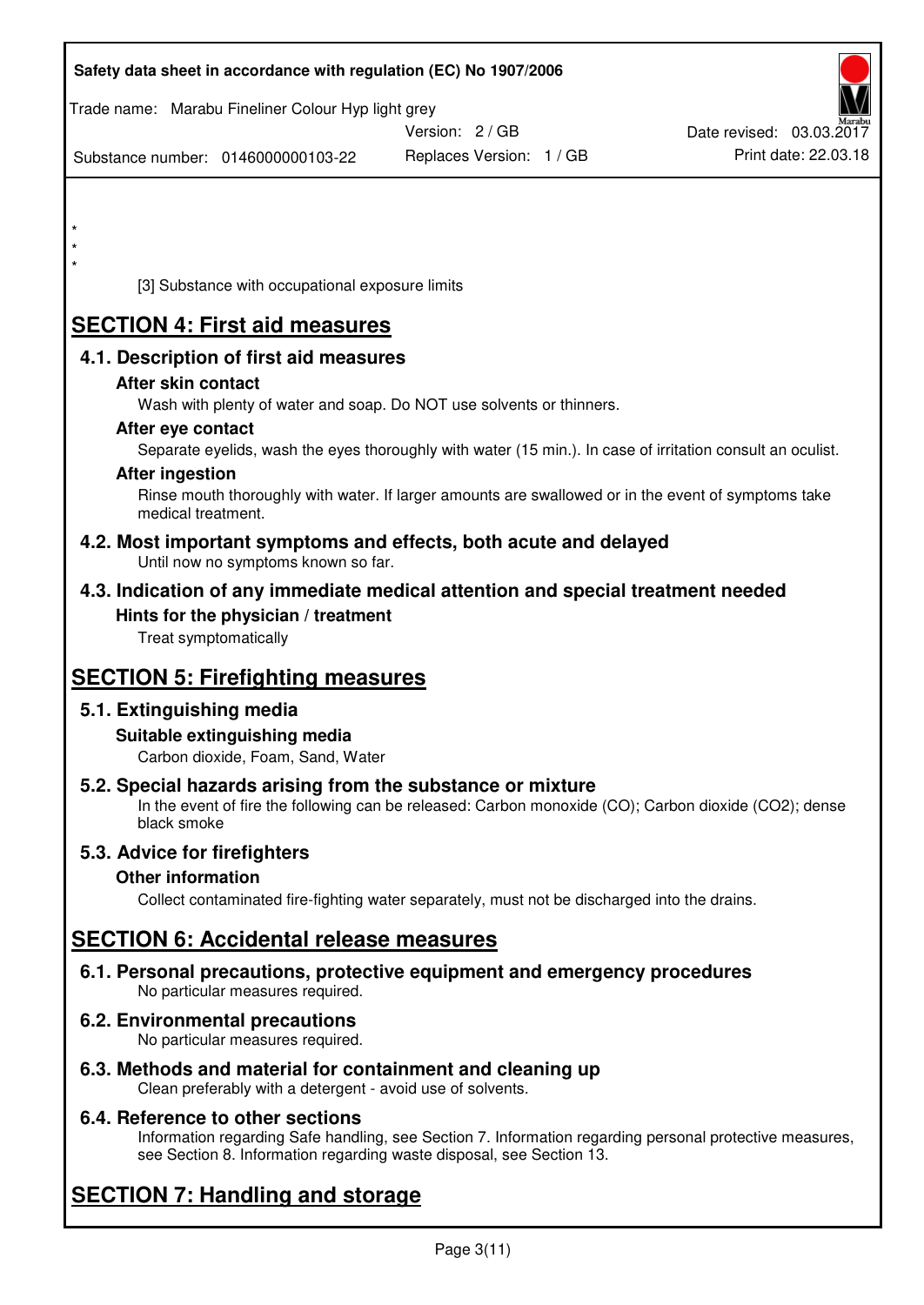| Trade name: Marabu Fineliner Colour Hyp light grey<br>Version: 2/GB<br>Date revised: 03.03.2017<br>Print date: 22.03.18<br>Replaces Version: 1 / GB<br>Substance number: 0146000000103-22<br>7.1. Precautions for safe handling<br><b>Advice on safe handling</b><br>Avoid skin and eye contact. Smoking, eating and drinking shall be prohibited in application area.<br>Advice on protection against fire and explosion<br>No special measures required.<br>Classification of fires / temperature class / Ignition group / Dust explosion class<br>T <sub>2</sub><br>Temperature class<br>7.2. Conditions for safe storage, including any incompatibilities<br>Requirements for storage rooms and vessels<br>Store in frostfree conditions.<br>Storage class according to TRGS 510<br>Storage class according to 12<br>Non-combustible liquids<br><b>TRGS 510</b><br>7.3. Specific end use(s)<br>Paint<br><b>SECTION 8: Exposure controls/personal protection</b><br>8.1. Control parameters<br><b>Exposure limit values</b><br><b>Ethanediol</b><br>List<br><b>EH40</b><br><b>WEL</b><br><b>Type</b><br>Value<br>10<br>mg/m <sup>3</sup><br>Skin resorption / sensibilisation: Sk;<br><b>Status: 2011</b><br>Glycerol<br>List<br><b>EH40</b><br><b>WEL</b><br>Type<br>Value<br>10<br>mg/m <sup>3</sup><br><b>Status: 2011</b><br><b>Other information</b><br>There are not known any further control parameters.<br>Derived No/Minimal Effect Levels (DNEL/DMEL)<br><b>Ethanediol</b><br>Type of value<br>Derived No Effect Level (DNEL)<br>Reference group<br>Worker<br>Duration of exposure<br>Long term<br>Route of exposure<br>inhalative<br>Mode of action<br>Local effects<br>35<br>Concentration<br>mg/m <sup>3</sup><br>Type of value<br>Derived No Effect Level (DNEL)<br>Worker<br>Reference group<br>Duration of exposure<br>Long term<br>Route of exposure<br>dermal<br>Mode of action<br>Systemic effects<br>Concentration<br>106<br>mg/kg<br>Type of value<br>Derived No Effect Level (DNEL)<br>Reference group<br>Consumer | Safety data sheet in accordance with regulation (EC) No 1907/2006 |  |  |  |  |
|----------------------------------------------------------------------------------------------------------------------------------------------------------------------------------------------------------------------------------------------------------------------------------------------------------------------------------------------------------------------------------------------------------------------------------------------------------------------------------------------------------------------------------------------------------------------------------------------------------------------------------------------------------------------------------------------------------------------------------------------------------------------------------------------------------------------------------------------------------------------------------------------------------------------------------------------------------------------------------------------------------------------------------------------------------------------------------------------------------------------------------------------------------------------------------------------------------------------------------------------------------------------------------------------------------------------------------------------------------------------------------------------------------------------------------------------------------------------------------------------------------------------------------------------------------------------------------------------------------------------------------------------------------------------------------------------------------------------------------------------------------------------------------------------------------------------------------------------------------------------------------------------------------------------------------------------------------------------------------------------------------------------------------------------|-------------------------------------------------------------------|--|--|--|--|
|                                                                                                                                                                                                                                                                                                                                                                                                                                                                                                                                                                                                                                                                                                                                                                                                                                                                                                                                                                                                                                                                                                                                                                                                                                                                                                                                                                                                                                                                                                                                                                                                                                                                                                                                                                                                                                                                                                                                                                                                                                              |                                                                   |  |  |  |  |
|                                                                                                                                                                                                                                                                                                                                                                                                                                                                                                                                                                                                                                                                                                                                                                                                                                                                                                                                                                                                                                                                                                                                                                                                                                                                                                                                                                                                                                                                                                                                                                                                                                                                                                                                                                                                                                                                                                                                                                                                                                              |                                                                   |  |  |  |  |
|                                                                                                                                                                                                                                                                                                                                                                                                                                                                                                                                                                                                                                                                                                                                                                                                                                                                                                                                                                                                                                                                                                                                                                                                                                                                                                                                                                                                                                                                                                                                                                                                                                                                                                                                                                                                                                                                                                                                                                                                                                              |                                                                   |  |  |  |  |
|                                                                                                                                                                                                                                                                                                                                                                                                                                                                                                                                                                                                                                                                                                                                                                                                                                                                                                                                                                                                                                                                                                                                                                                                                                                                                                                                                                                                                                                                                                                                                                                                                                                                                                                                                                                                                                                                                                                                                                                                                                              |                                                                   |  |  |  |  |
|                                                                                                                                                                                                                                                                                                                                                                                                                                                                                                                                                                                                                                                                                                                                                                                                                                                                                                                                                                                                                                                                                                                                                                                                                                                                                                                                                                                                                                                                                                                                                                                                                                                                                                                                                                                                                                                                                                                                                                                                                                              |                                                                   |  |  |  |  |
|                                                                                                                                                                                                                                                                                                                                                                                                                                                                                                                                                                                                                                                                                                                                                                                                                                                                                                                                                                                                                                                                                                                                                                                                                                                                                                                                                                                                                                                                                                                                                                                                                                                                                                                                                                                                                                                                                                                                                                                                                                              |                                                                   |  |  |  |  |
|                                                                                                                                                                                                                                                                                                                                                                                                                                                                                                                                                                                                                                                                                                                                                                                                                                                                                                                                                                                                                                                                                                                                                                                                                                                                                                                                                                                                                                                                                                                                                                                                                                                                                                                                                                                                                                                                                                                                                                                                                                              |                                                                   |  |  |  |  |
|                                                                                                                                                                                                                                                                                                                                                                                                                                                                                                                                                                                                                                                                                                                                                                                                                                                                                                                                                                                                                                                                                                                                                                                                                                                                                                                                                                                                                                                                                                                                                                                                                                                                                                                                                                                                                                                                                                                                                                                                                                              |                                                                   |  |  |  |  |
|                                                                                                                                                                                                                                                                                                                                                                                                                                                                                                                                                                                                                                                                                                                                                                                                                                                                                                                                                                                                                                                                                                                                                                                                                                                                                                                                                                                                                                                                                                                                                                                                                                                                                                                                                                                                                                                                                                                                                                                                                                              |                                                                   |  |  |  |  |
|                                                                                                                                                                                                                                                                                                                                                                                                                                                                                                                                                                                                                                                                                                                                                                                                                                                                                                                                                                                                                                                                                                                                                                                                                                                                                                                                                                                                                                                                                                                                                                                                                                                                                                                                                                                                                                                                                                                                                                                                                                              |                                                                   |  |  |  |  |
|                                                                                                                                                                                                                                                                                                                                                                                                                                                                                                                                                                                                                                                                                                                                                                                                                                                                                                                                                                                                                                                                                                                                                                                                                                                                                                                                                                                                                                                                                                                                                                                                                                                                                                                                                                                                                                                                                                                                                                                                                                              |                                                                   |  |  |  |  |
|                                                                                                                                                                                                                                                                                                                                                                                                                                                                                                                                                                                                                                                                                                                                                                                                                                                                                                                                                                                                                                                                                                                                                                                                                                                                                                                                                                                                                                                                                                                                                                                                                                                                                                                                                                                                                                                                                                                                                                                                                                              |                                                                   |  |  |  |  |
|                                                                                                                                                                                                                                                                                                                                                                                                                                                                                                                                                                                                                                                                                                                                                                                                                                                                                                                                                                                                                                                                                                                                                                                                                                                                                                                                                                                                                                                                                                                                                                                                                                                                                                                                                                                                                                                                                                                                                                                                                                              |                                                                   |  |  |  |  |
|                                                                                                                                                                                                                                                                                                                                                                                                                                                                                                                                                                                                                                                                                                                                                                                                                                                                                                                                                                                                                                                                                                                                                                                                                                                                                                                                                                                                                                                                                                                                                                                                                                                                                                                                                                                                                                                                                                                                                                                                                                              |                                                                   |  |  |  |  |
|                                                                                                                                                                                                                                                                                                                                                                                                                                                                                                                                                                                                                                                                                                                                                                                                                                                                                                                                                                                                                                                                                                                                                                                                                                                                                                                                                                                                                                                                                                                                                                                                                                                                                                                                                                                                                                                                                                                                                                                                                                              |                                                                   |  |  |  |  |
|                                                                                                                                                                                                                                                                                                                                                                                                                                                                                                                                                                                                                                                                                                                                                                                                                                                                                                                                                                                                                                                                                                                                                                                                                                                                                                                                                                                                                                                                                                                                                                                                                                                                                                                                                                                                                                                                                                                                                                                                                                              |                                                                   |  |  |  |  |
|                                                                                                                                                                                                                                                                                                                                                                                                                                                                                                                                                                                                                                                                                                                                                                                                                                                                                                                                                                                                                                                                                                                                                                                                                                                                                                                                                                                                                                                                                                                                                                                                                                                                                                                                                                                                                                                                                                                                                                                                                                              |                                                                   |  |  |  |  |
|                                                                                                                                                                                                                                                                                                                                                                                                                                                                                                                                                                                                                                                                                                                                                                                                                                                                                                                                                                                                                                                                                                                                                                                                                                                                                                                                                                                                                                                                                                                                                                                                                                                                                                                                                                                                                                                                                                                                                                                                                                              |                                                                   |  |  |  |  |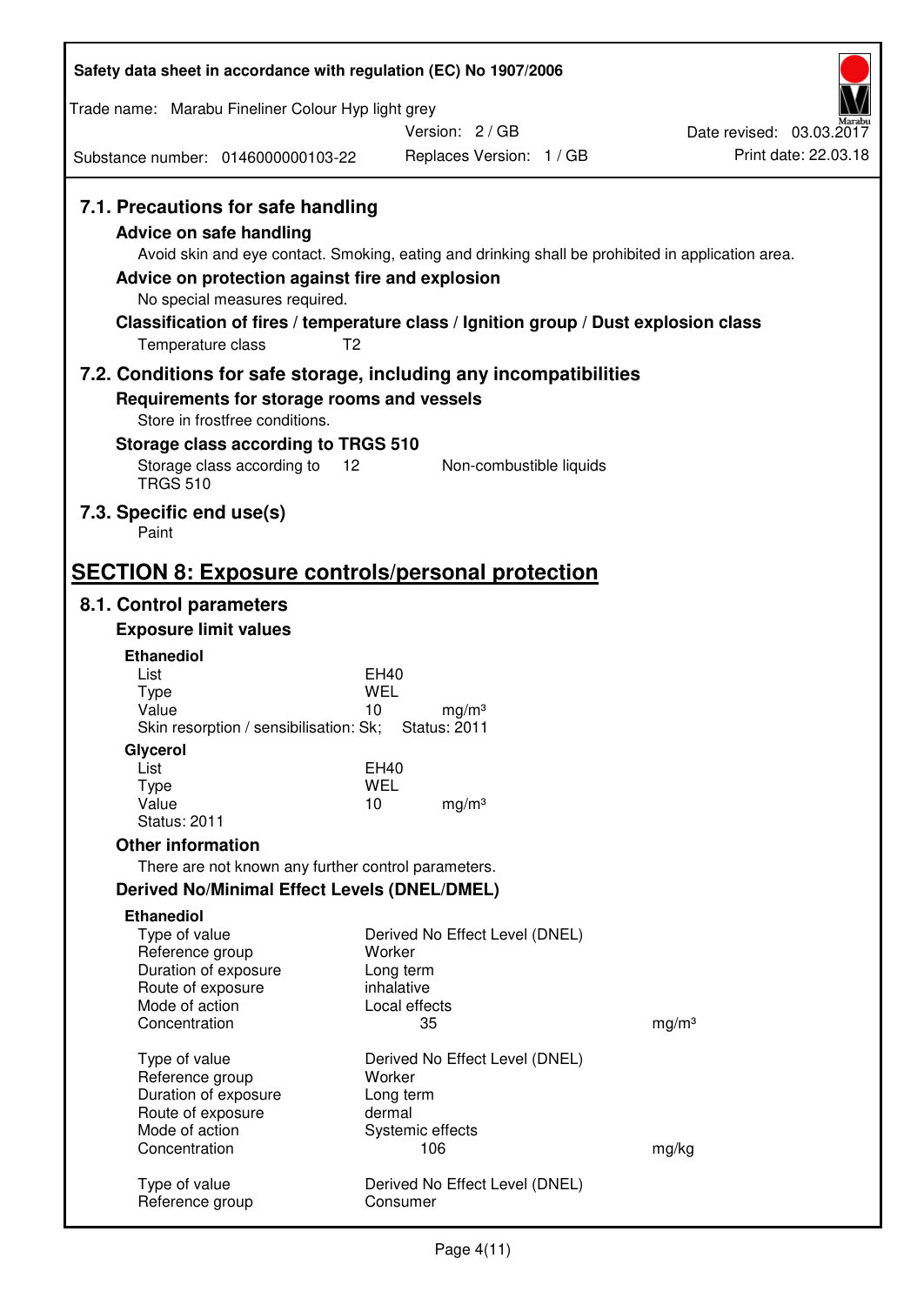| Safety data sheet in accordance with regulation (EC) No 1907/2006                                                                  |                         |                        |                                |                          |
|------------------------------------------------------------------------------------------------------------------------------------|-------------------------|------------------------|--------------------------------|--------------------------|
| Trade name: Marabu Fineliner Colour Hyp light grey                                                                                 |                         | Version: 2 / GB        |                                | Date revised: 03.03.2017 |
| Substance number: 0146000000103-22                                                                                                 |                         |                        | Replaces Version: 1 / GB       | Print date: 22.03.18     |
| Duration of exposure<br>Route of exposure                                                                                          | Long term<br>inhalative |                        |                                |                          |
| Mode of action                                                                                                                     |                         | Local effects          |                                |                          |
| Concentration                                                                                                                      |                         | 7                      |                                | mg/m <sup>3</sup>        |
| Type of value                                                                                                                      |                         |                        | Derived No Effect Level (DNEL) |                          |
| Reference group                                                                                                                    | Consumer                |                        |                                |                          |
| Duration of exposure                                                                                                               | Long term               |                        |                                |                          |
| Route of exposure                                                                                                                  | dermal                  |                        |                                |                          |
| Mode of action                                                                                                                     |                         | Systemic effects       |                                |                          |
| Concentration                                                                                                                      |                         | 53                     |                                | mg/kg                    |
| <b>Predicted No Effect Concentration (PNEC)</b>                                                                                    |                         |                        |                                |                          |
| <b>Ethanediol</b>                                                                                                                  |                         |                        |                                |                          |
| Type of value                                                                                                                      | <b>PNEC</b>             |                        |                                |                          |
| <b>Type</b><br>Concentration                                                                                                       | Freshwater              |                        |                                |                          |
|                                                                                                                                    |                         | 10                     |                                | mg/l                     |
| Type of value                                                                                                                      | <b>PNEC</b>             |                        |                                |                          |
| <b>Type</b>                                                                                                                        | Saltwater               |                        |                                |                          |
| Concentration                                                                                                                      |                         | 1                      |                                | mg/l                     |
| Type of value                                                                                                                      | <b>PNEC</b>             |                        |                                |                          |
| <b>Type</b>                                                                                                                        |                         |                        | Water (intermittent release)   |                          |
| Concentration                                                                                                                      |                         | 10                     |                                | mg/l                     |
| Type of value                                                                                                                      | <b>PNEC</b>             |                        |                                |                          |
| <b>Type</b>                                                                                                                        |                         |                        | Sewage treatment plant (STP)   |                          |
| Concentration                                                                                                                      |                         | 199,5                  |                                | mg/l                     |
|                                                                                                                                    |                         |                        |                                |                          |
| Type of value                                                                                                                      | <b>PNEC</b>             | Freshwater sediment    |                                |                          |
| Type<br>Concentration                                                                                                              |                         | 37                     |                                | mg/kg                    |
|                                                                                                                                    |                         |                        |                                |                          |
| Type of value                                                                                                                      | <b>PNEC</b>             |                        |                                |                          |
| Type<br>Concentration                                                                                                              |                         | Marine sediment<br>3,7 |                                |                          |
|                                                                                                                                    |                         |                        |                                | mg/kg                    |
| Type of value                                                                                                                      | <b>PNEC</b>             |                        |                                |                          |
| <b>Type</b>                                                                                                                        | Soil                    |                        |                                |                          |
| Concentration                                                                                                                      |                         | 1,53                   |                                | mg/kg                    |
| 8.2. Exposure controls                                                                                                             |                         |                        |                                |                          |
|                                                                                                                                    |                         |                        |                                |                          |
| <b>Exposure controls</b><br>Provide adequate ventilation.                                                                          |                         |                        |                                |                          |
| <b>Respiratory protection</b>                                                                                                      |                         |                        |                                |                          |
| Not necessary.                                                                                                                     |                         |                        |                                |                          |
| <b>Hand protection</b>                                                                                                             |                         |                        |                                |                          |
| Not necessary.                                                                                                                     |                         |                        |                                |                          |
| In case of intensive contact wear protective gloves.                                                                               |                         |                        |                                |                          |
| There is no one glove material or combination of materials that will give unlimited resistance to any                              |                         |                        |                                |                          |
| individual or combination of chemicals.                                                                                            |                         |                        |                                |                          |
| For prolonged or repeated handling nitrile rubber gloves with textile undergloves are required.<br>Material thickness<br>$\, > \,$ |                         | 0,5                    | mm                             |                          |
| Breakthrough time<br>$\,<\,$                                                                                                       |                         | 30                     | min                            |                          |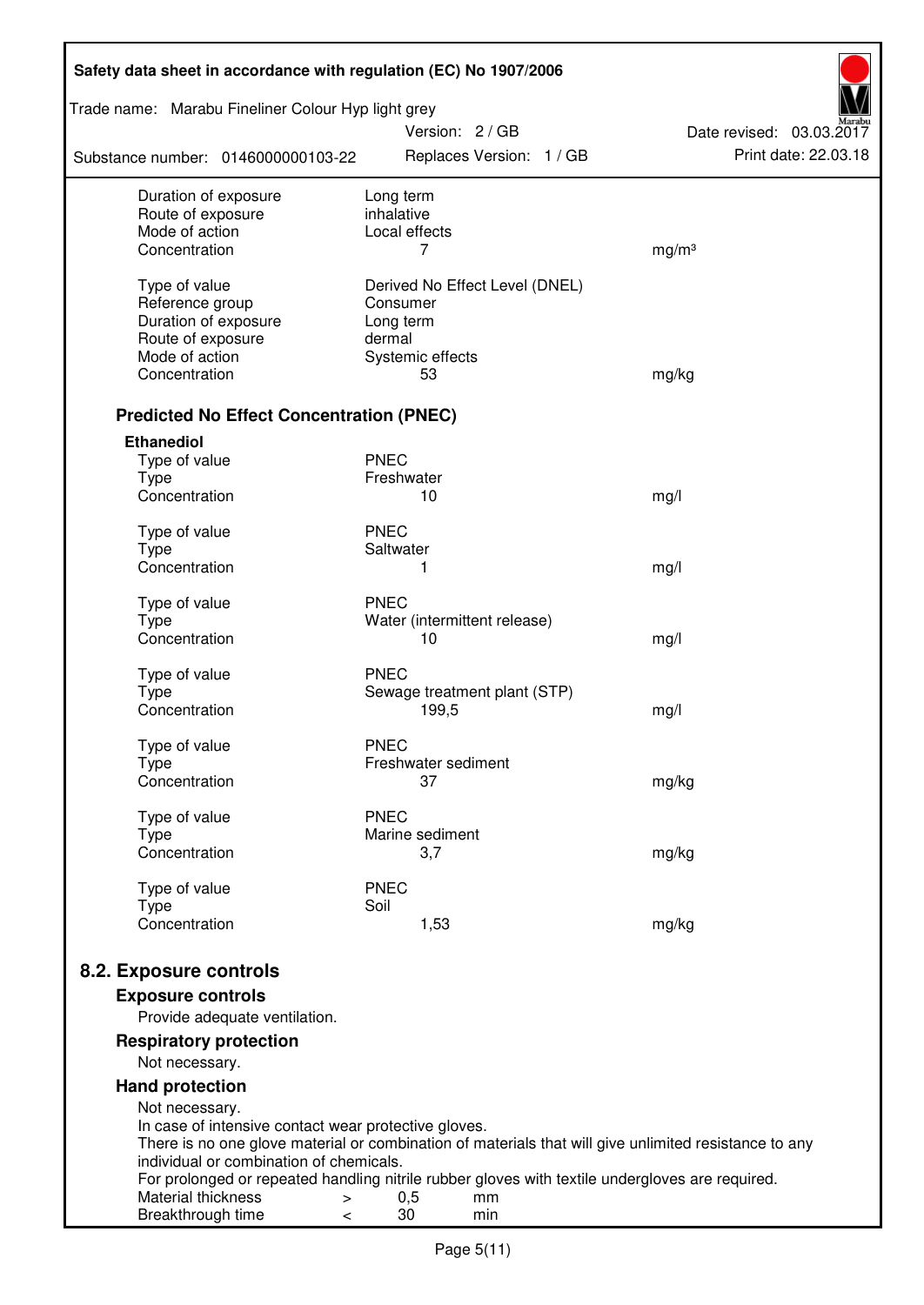| Safety data sheet in accordance with regulation (EC) No 1907/2006                                                                                                                                                                                                                                                                                                                                                                                                                                                                                                                                                                                                                  |                                                      |     |  |                          |  |
|------------------------------------------------------------------------------------------------------------------------------------------------------------------------------------------------------------------------------------------------------------------------------------------------------------------------------------------------------------------------------------------------------------------------------------------------------------------------------------------------------------------------------------------------------------------------------------------------------------------------------------------------------------------------------------|------------------------------------------------------|-----|--|--------------------------|--|
| Trade name: Marabu Fineliner Colour Hyp light grey                                                                                                                                                                                                                                                                                                                                                                                                                                                                                                                                                                                                                                 |                                                      |     |  |                          |  |
|                                                                                                                                                                                                                                                                                                                                                                                                                                                                                                                                                                                                                                                                                    | Version: 2 / GB                                      |     |  | Date revised: 03.03.2017 |  |
| Substance number: 0146000000103-22                                                                                                                                                                                                                                                                                                                                                                                                                                                                                                                                                                                                                                                 | Replaces Version: 1 / GB                             |     |  | Print date: 22.03.18     |  |
| The breakthrough time must be greater than the end use time of the product.<br>The instructions and information provided by the glove manufacturer on use, storage, maintenance and<br>replacement must be followed.<br>Gloves should be replaced regularly and if there is any sign of damage to the glove material.<br>Always ensure that gloves are free from defects and that they are stored and used correctly.<br>The performance or effectiveness of the glove may be reduced by physical/ chemical damage and poor<br>maintenance.<br>Barrier creams may help to protect the exposed areas of the skin, they should however not be applied<br>once exposure has occurred. |                                                      |     |  |                          |  |
| Eye protection<br>Not necessary.                                                                                                                                                                                                                                                                                                                                                                                                                                                                                                                                                                                                                                                   |                                                      |     |  |                          |  |
| <b>Body protection</b><br>Not applicable.<br><b>SECTION 9: Physical and chemical properties</b>                                                                                                                                                                                                                                                                                                                                                                                                                                                                                                                                                                                    |                                                      |     |  |                          |  |
| 9.1. Information on basic physical and chemical properties                                                                                                                                                                                                                                                                                                                                                                                                                                                                                                                                                                                                                         |                                                      |     |  |                          |  |
| <b>Form</b>                                                                                                                                                                                                                                                                                                                                                                                                                                                                                                                                                                                                                                                                        | liquid                                               |     |  |                          |  |
| <b>Colour</b>                                                                                                                                                                                                                                                                                                                                                                                                                                                                                                                                                                                                                                                                      | coloured                                             |     |  |                          |  |
| <b>Odour</b>                                                                                                                                                                                                                                                                                                                                                                                                                                                                                                                                                                                                                                                                       | odourless                                            |     |  |                          |  |
| <b>Odour threshold</b>                                                                                                                                                                                                                                                                                                                                                                                                                                                                                                                                                                                                                                                             |                                                      |     |  |                          |  |
| Remarks                                                                                                                                                                                                                                                                                                                                                                                                                                                                                                                                                                                                                                                                            | No data available                                    |     |  |                          |  |
| <b>Melting point</b>                                                                                                                                                                                                                                                                                                                                                                                                                                                                                                                                                                                                                                                               |                                                      |     |  |                          |  |
| Remarks                                                                                                                                                                                                                                                                                                                                                                                                                                                                                                                                                                                                                                                                            | not determined                                       |     |  |                          |  |
| <b>Freezing point</b>                                                                                                                                                                                                                                                                                                                                                                                                                                                                                                                                                                                                                                                              |                                                      |     |  |                          |  |
| Remarks                                                                                                                                                                                                                                                                                                                                                                                                                                                                                                                                                                                                                                                                            | not determined                                       |     |  |                          |  |
| Initial boiling point and boiling range                                                                                                                                                                                                                                                                                                                                                                                                                                                                                                                                                                                                                                            |                                                      |     |  |                          |  |
| Value                                                                                                                                                                                                                                                                                                                                                                                                                                                                                                                                                                                                                                                                              | appr.<br>100                                         |     |  | °C                       |  |
| Pressure<br>Source                                                                                                                                                                                                                                                                                                                                                                                                                                                                                                                                                                                                                                                                 | 1.013<br>Literature value                            | hPa |  |                          |  |
| <b>Flash point</b>                                                                                                                                                                                                                                                                                                                                                                                                                                                                                                                                                                                                                                                                 |                                                      |     |  |                          |  |
| Remarks                                                                                                                                                                                                                                                                                                                                                                                                                                                                                                                                                                                                                                                                            | Not applicable                                       |     |  |                          |  |
| Evaporation rate (ether $= 1$ ) :                                                                                                                                                                                                                                                                                                                                                                                                                                                                                                                                                                                                                                                  |                                                      |     |  |                          |  |
| Remarks                                                                                                                                                                                                                                                                                                                                                                                                                                                                                                                                                                                                                                                                            | not determined                                       |     |  |                          |  |
| Flammability (solid, gas)<br>Not applicable                                                                                                                                                                                                                                                                                                                                                                                                                                                                                                                                                                                                                                        |                                                      |     |  |                          |  |
| Upper/lower flammability or explosive limits                                                                                                                                                                                                                                                                                                                                                                                                                                                                                                                                                                                                                                       |                                                      |     |  |                          |  |
| Lower explosion limit                                                                                                                                                                                                                                                                                                                                                                                                                                                                                                                                                                                                                                                              | 3,2<br>appr.                                         |     |  | $%$ $(V)$                |  |
| Upper explosion limit<br>Source                                                                                                                                                                                                                                                                                                                                                                                                                                                                                                                                                                                                                                                    | 53<br>appr.<br>Literature value                      |     |  | $%$ (V)                  |  |
| Vapour pressure                                                                                                                                                                                                                                                                                                                                                                                                                                                                                                                                                                                                                                                                    |                                                      |     |  |                          |  |
| Value<br>Temperature<br>Method                                                                                                                                                                                                                                                                                                                                                                                                                                                                                                                                                                                                                                                     | 23<br>appr.<br>20<br>Value taken from the literature | °C  |  | hPa                      |  |
| <b>Vapour density</b>                                                                                                                                                                                                                                                                                                                                                                                                                                                                                                                                                                                                                                                              |                                                      |     |  |                          |  |
| Remarks                                                                                                                                                                                                                                                                                                                                                                                                                                                                                                                                                                                                                                                                            | not determined                                       |     |  |                          |  |
| <b>Density</b>                                                                                                                                                                                                                                                                                                                                                                                                                                                                                                                                                                                                                                                                     |                                                      |     |  |                          |  |
| Remarks                                                                                                                                                                                                                                                                                                                                                                                                                                                                                                                                                                                                                                                                            | not determined                                       |     |  |                          |  |
| Solubility in water                                                                                                                                                                                                                                                                                                                                                                                                                                                                                                                                                                                                                                                                |                                                      |     |  |                          |  |
| Remarks                                                                                                                                                                                                                                                                                                                                                                                                                                                                                                                                                                                                                                                                            | miscible                                             |     |  |                          |  |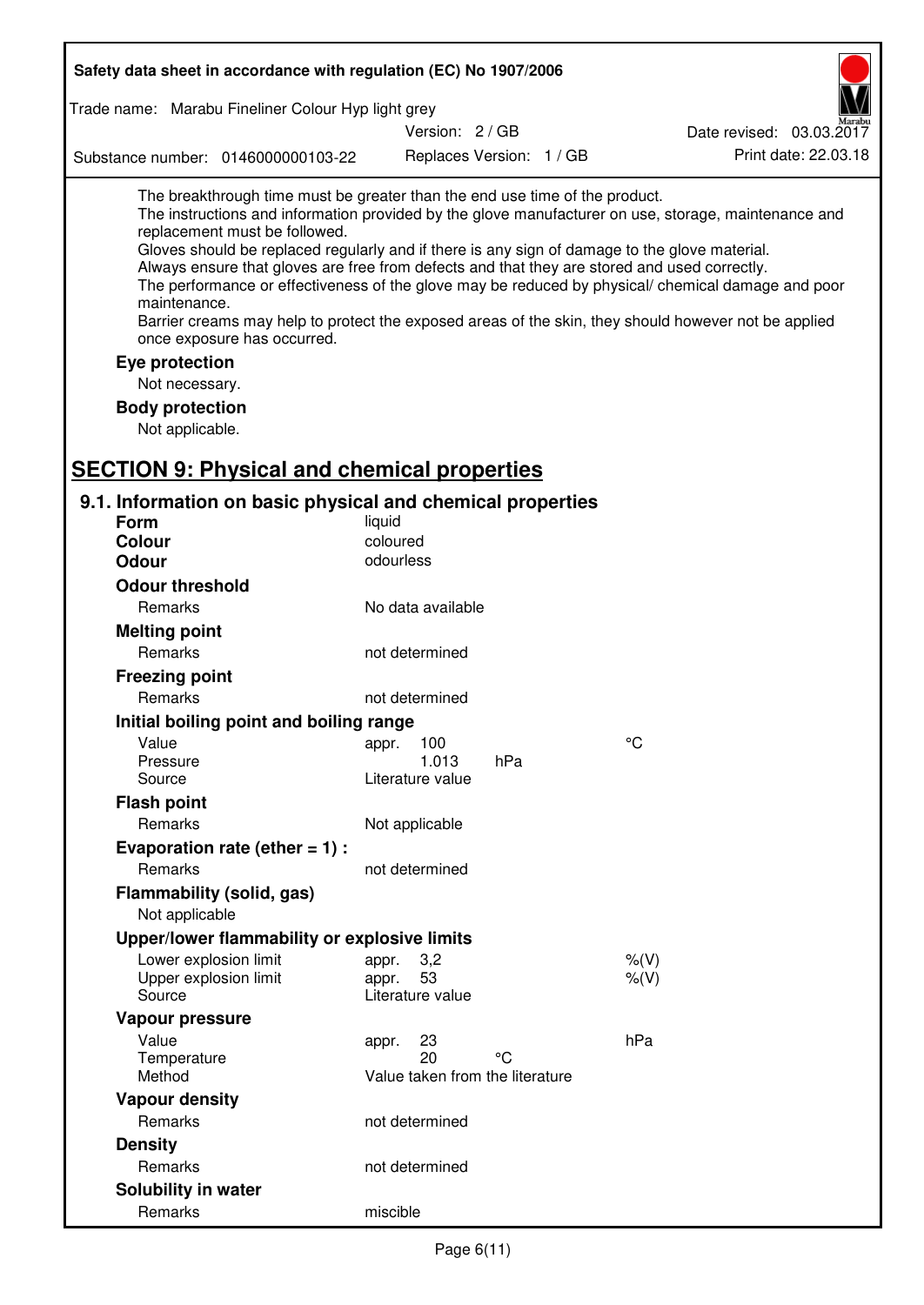|                                                                                      | Safety data sheet in accordance with regulation (EC) No 1907/2006 |    |                          |  |  |
|--------------------------------------------------------------------------------------|-------------------------------------------------------------------|----|--------------------------|--|--|
| Trade name: Marabu Fineliner Colour Hyp light grey                                   | Version: 2/GB                                                     |    | Date revised: 03.03.2017 |  |  |
| Substance number: 0146000000103-22                                                   | Replaces Version: 1 / GB                                          |    | Print date: 22.03.18     |  |  |
| Ignition temperature                                                                 |                                                                   |    |                          |  |  |
| Value                                                                                | 410<br>appr.                                                      | °C |                          |  |  |
| Source                                                                               | Literature value                                                  |    |                          |  |  |
| <b>Viscosity</b>                                                                     |                                                                   |    |                          |  |  |
| Remarks                                                                              |                                                                   |    |                          |  |  |
| Remarks                                                                              | not determined                                                    |    |                          |  |  |
| 9.2. Other information<br><b>Other information</b><br>None known                     |                                                                   |    |                          |  |  |
| <b>SECTION 10: Stability and reactivity</b>                                          |                                                                   |    |                          |  |  |
| 10.1. Reactivity<br>None                                                             |                                                                   |    |                          |  |  |
| 10.2. Chemical stability<br>No hazardous reactions known.                            |                                                                   |    |                          |  |  |
| 10.3. Possibility of hazardous reactions<br>No hazardous reactions known.            |                                                                   |    |                          |  |  |
| 10.4. Conditions to avoid<br>No hazardous reactions known.                           |                                                                   |    |                          |  |  |
| 10.5. Incompatible materials<br>None                                                 |                                                                   |    |                          |  |  |
| 10.6. Hazardous decomposition products<br>No hazardous decomposition products known. |                                                                   |    |                          |  |  |
| <b>SECTION 11: Toxicological information</b>                                         |                                                                   |    |                          |  |  |
| 11.1. Information on toxicological effects                                           |                                                                   |    |                          |  |  |
| <b>Acute oral toxicity</b>                                                           |                                                                   |    |                          |  |  |
| Remarks                                                                              | Based on available data, the classification criteria are not met. |    |                          |  |  |
| <b>Acute dermal toxicity</b>                                                         |                                                                   |    |                          |  |  |
| Remarks                                                                              | Based on available data, the classification criteria are not met. |    |                          |  |  |
| <b>Acute inhalational toxicity</b>                                                   |                                                                   |    |                          |  |  |
| Remarks                                                                              | Based on available data, the classification criteria are not met. |    |                          |  |  |
| <b>Skin corrosion/irritation</b>                                                     |                                                                   |    |                          |  |  |
| Remarks                                                                              | Based on available data, the classification criteria are not met. |    |                          |  |  |
| Serious eye damage/irritation                                                        |                                                                   |    |                          |  |  |
| Remarks                                                                              | Based on available data, the classification criteria are not met. |    |                          |  |  |
| <b>Sensitization</b>                                                                 |                                                                   |    |                          |  |  |
| Remarks                                                                              | Based on available data, the classification criteria are not met. |    |                          |  |  |
| <b>Mutagenicity</b>                                                                  |                                                                   |    |                          |  |  |
| Remarks                                                                              | Based on available data, the classification criteria are not met. |    |                          |  |  |
| <b>Reproductive toxicity</b>                                                         |                                                                   |    |                          |  |  |
| Remarks                                                                              | Based on available data, the classification criteria are not met. |    |                          |  |  |
| Carcinogenicity<br>Remarks                                                           | Based on available data, the classification criteria are not met. |    |                          |  |  |
|                                                                                      |                                                                   |    |                          |  |  |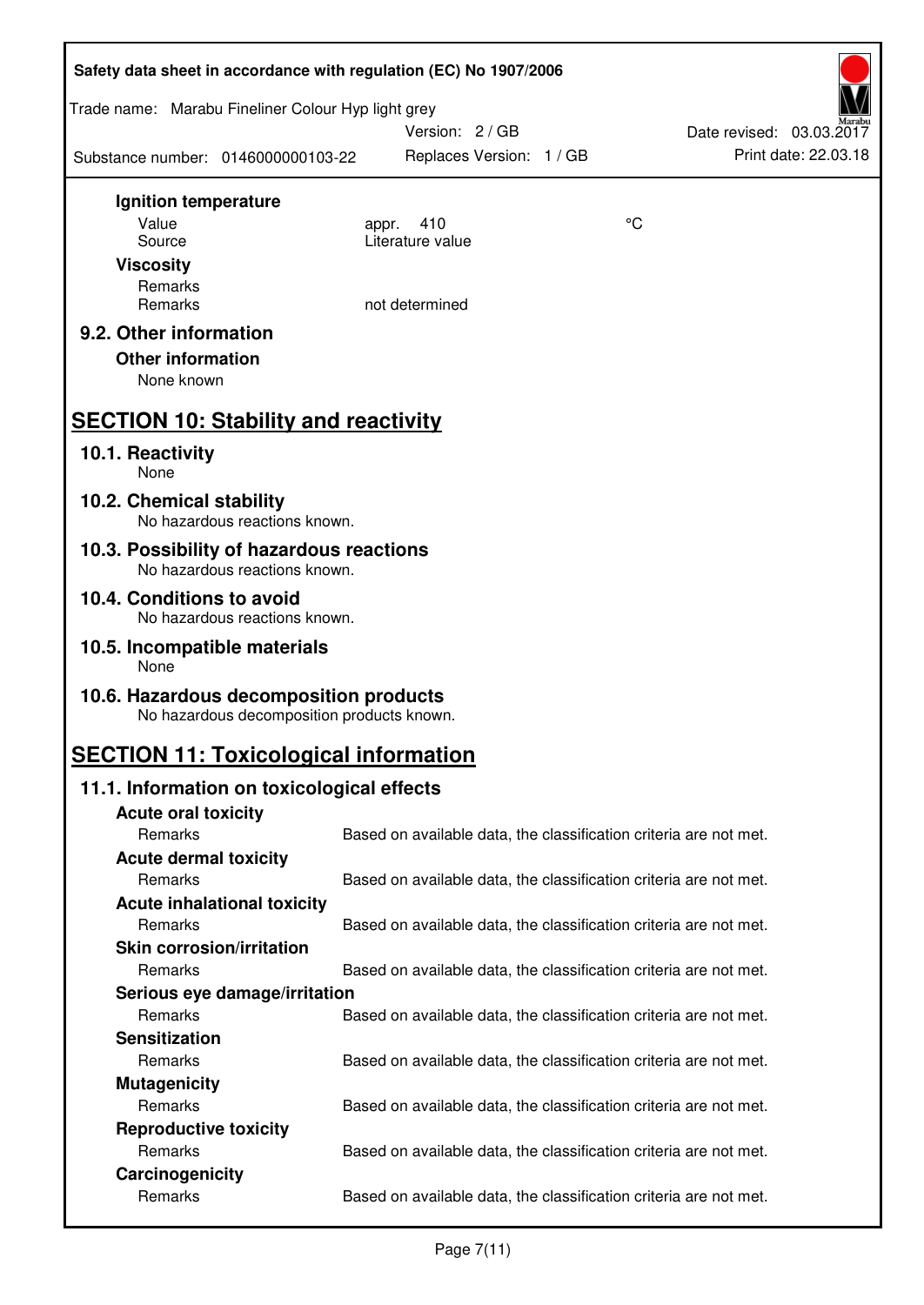#### **Safety data sheet in accordance with regulation (EC) No 1907/2006**

Trade name: Marabu Fineliner Colour Hyp light grey

Version: 2 / GB

Substance number: 0146000000103-22

Replaces Version: 1 / GB Print date: 22.03.18 Date revised: 03.03.2017

## **Specific Target Organ Toxicity (STOT)**

**Single exposure** 

Based on available data, the classification criteria are not met.

**Repeated exposure** 

Remarks Based on available data, the classification criteria are not met.

#### **Aspiration hazard**

Based on available data, the classification criteria are not met.

#### **Experience in practice**

Provided all the recommended protective and safety precautions are taken, experience shows that no risk to health can be expected.

#### **Other information**

There are no data available on the mixture itself. The mixture has been assessed following the additivity method of the GHS/CLP Regulation (EC) No 1272/2008.

# **SECTION 12: Ecological information**

## **12.1. Toxicity**

#### **General information**

There are no data available on the mixture itself.Do not allow to enter drains or water courses.The mixture has been assessed following the summation method of the CLP Regulation (EC) No 1272/2008 and is not classified as dangerous for the environment.

## **12.2. Persistence and degradability**

#### **General information**

There are no data available on the mixture itself.

## **12.3. Bioaccumulative potential**

#### **General information**

There are no data available on the mixture itself.

#### **12.4. Mobility in soil**

#### **General information**

There are no data available on the mixture itself.

**12.5. Results of PBT and vPvB assessment** 

#### **General information**

There are no data available on the mixture itself.

## **12.6. Other adverse effects**

#### **General information**

There are no data available on the mixture itself.

# **SECTION 13: Disposal considerations**

## **13.1. Waste treatment methods**

## **Disposal recommendations for the product**

The product can be placed with other household refuse. Small residues in containers can be washed-out with water and put into the drainage system.

#### **Disposal recommendations for packaging**

Packaging that cannot be cleaned should be disposed off as product waste. Completely emptied packagings can be given for recycling.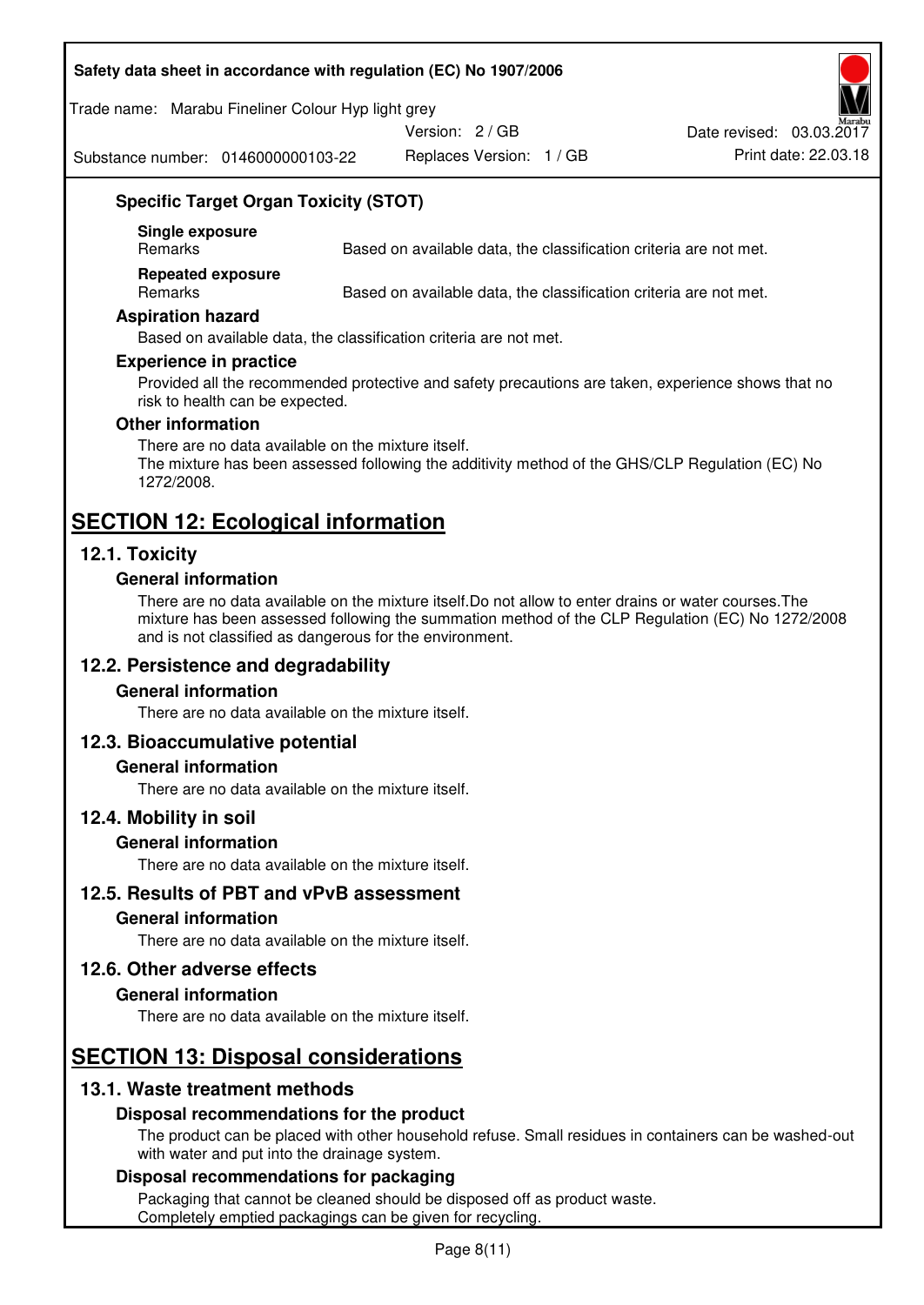| Safety data sheet in accordance with regulation (EC) No 1907/2006                                                                         |                                                                                                                                                                             |                          |
|-------------------------------------------------------------------------------------------------------------------------------------------|-----------------------------------------------------------------------------------------------------------------------------------------------------------------------------|--------------------------|
| Trade name: Marabu Fineliner Colour Hyp light grey                                                                                        | Version: 2/GB                                                                                                                                                               | Date revised: 03.03.2017 |
| Substance number: 0146000000103-22                                                                                                        | Replaces Version: 1 / GB                                                                                                                                                    | Print date: 22.03.18     |
| <b>SECTION 14: Transport information</b>                                                                                                  |                                                                                                                                                                             |                          |
| <b>Land transport ADR/RID</b><br>Non-dangerous goods<br>14.1. UN number<br>$UN -$                                                         |                                                                                                                                                                             |                          |
| 14.2. UN proper shipping name                                                                                                             |                                                                                                                                                                             |                          |
| 14.3. Transport hazard class(es)<br>Class<br>Label<br>14.4. Packing group<br>Packing group                                                |                                                                                                                                                                             |                          |
| Transport category<br>14.5. Environmental hazards                                                                                         | 0                                                                                                                                                                           |                          |
| <b>Marine transport IMDG/GGVSee</b><br>14.1. UN number<br>$UN -$<br>14.2. UN proper shipping name                                         | The product does not constitute a hazardous substance in sea transport.                                                                                                     |                          |
| 14.3. Transport hazard class(es)<br>Class<br>Subsidiary risk<br>14.4. Packing group<br>Packing group<br>14.5. Environmental hazards<br>no |                                                                                                                                                                             |                          |
| <b>Air transport ICAO/IATA</b><br>14.1. UN number<br>$UN -$<br>14.2. UN proper shipping name                                              | The product does not constitute a hazardous substance in air transport.                                                                                                     |                          |
| 14.3. Transport hazard class(es)<br>Class<br>Subsidiary risk                                                                              |                                                                                                                                                                             |                          |
| 14.4. Packing group<br>Packing group<br>14.5. Environmental hazards                                                                       |                                                                                                                                                                             |                          |
| Information for all modes of transport<br>14.6. Special precautions for user<br>Transport within the user's premises:                     | Always transport in closed containers that are upright and secure.<br>Ensure that persons transporting the product know what to do in the event of an accident or spillage. |                          |
| <b>Other information</b><br>no                                                                                                            | 14.7. Transport in bulk according to Annex II of Marpol and the IBC Code                                                                                                    |                          |
| <b>SECTION 15: Regulatory information ***</b>                                                                                             |                                                                                                                                                                             |                          |
| 15.1. Safety, health and environmental regulations/legislation specific for the substance                                                 |                                                                                                                                                                             |                          |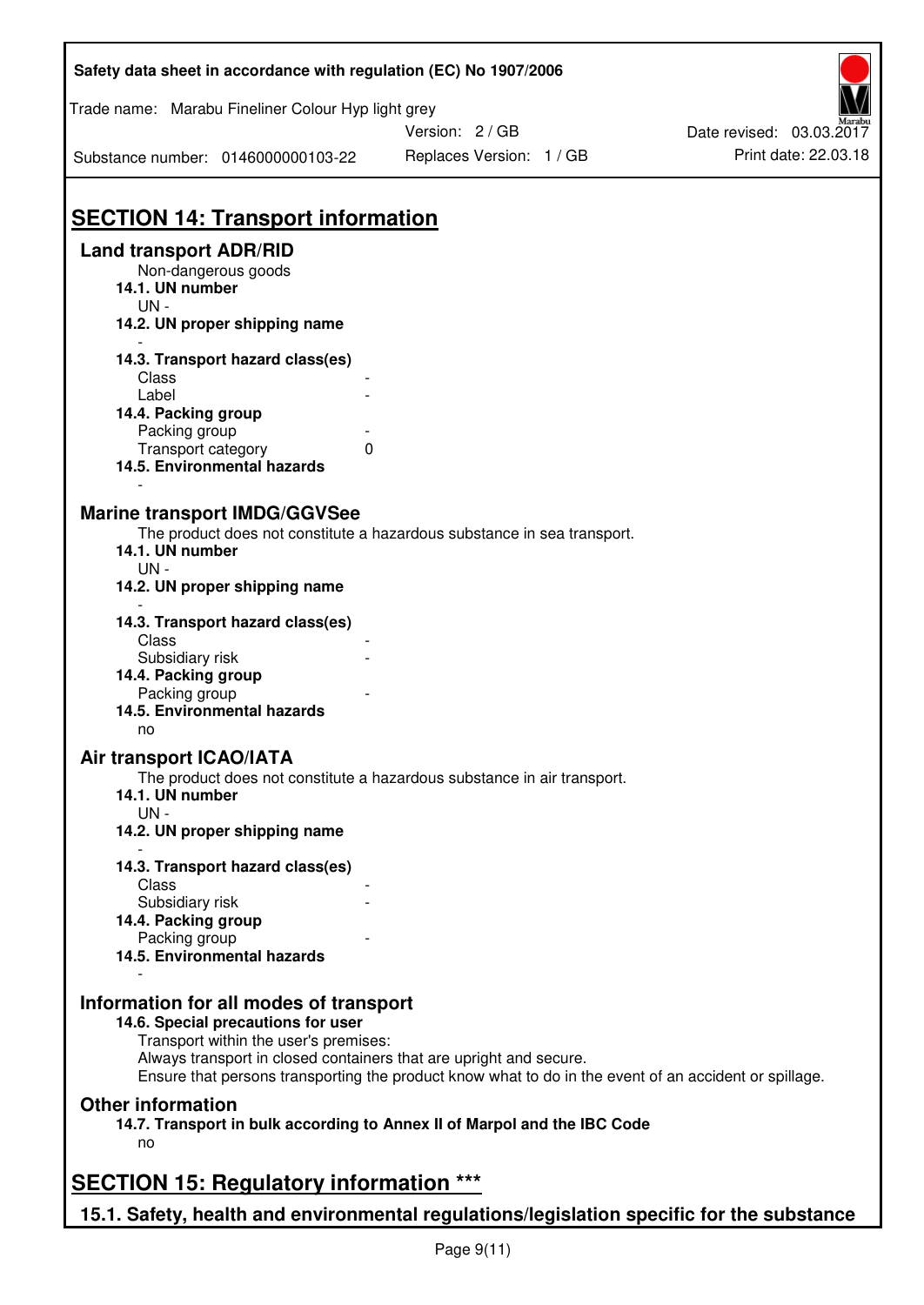|                                                                                                                                                                         | Safety data sheet in accordance with regulation (EC) No 1907/2006                                                                                                                                                                                                                                                                                                                                                                                                 |                                                              |                          |                                                                                                              |
|-------------------------------------------------------------------------------------------------------------------------------------------------------------------------|-------------------------------------------------------------------------------------------------------------------------------------------------------------------------------------------------------------------------------------------------------------------------------------------------------------------------------------------------------------------------------------------------------------------------------------------------------------------|--------------------------------------------------------------|--------------------------|--------------------------------------------------------------------------------------------------------------|
|                                                                                                                                                                         | Trade name: Marabu Fineliner Colour Hyp light grey                                                                                                                                                                                                                                                                                                                                                                                                                |                                                              |                          |                                                                                                              |
|                                                                                                                                                                         |                                                                                                                                                                                                                                                                                                                                                                                                                                                                   | Version: 2/GB                                                |                          | Date revised: 03.03.2017                                                                                     |
|                                                                                                                                                                         | Substance number: 0146000000103-22                                                                                                                                                                                                                                                                                                                                                                                                                                |                                                              | Replaces Version: 1 / GB | Print date: 22.03.18                                                                                         |
| or mixture                                                                                                                                                              |                                                                                                                                                                                                                                                                                                                                                                                                                                                                   |                                                              |                          |                                                                                                              |
| <b>VOC ***</b>                                                                                                                                                          |                                                                                                                                                                                                                                                                                                                                                                                                                                                                   |                                                              |                          |                                                                                                              |
| VOC (EU)                                                                                                                                                                |                                                                                                                                                                                                                                                                                                                                                                                                                                                                   | $\mathbf 0$                                                  | $\%$                     |                                                                                                              |
| <b>Other information</b>                                                                                                                                                |                                                                                                                                                                                                                                                                                                                                                                                                                                                                   |                                                              |                          |                                                                                                              |
|                                                                                                                                                                         | All components are contained in the TSCA inventory or exempted.<br>All components are contained in the AICS inventory.<br>All components are contained in the PICCS inventory.<br>All components are contained in the DSL inventory.<br>All components are contained in the IECSC inventory.<br>All components are contained in the NZIOC inventory.<br>All components are contained in the ENCS inventory.<br>All components are contained in the ECL inventory. |                                                              |                          |                                                                                                              |
|                                                                                                                                                                         | 15.2. Chemical safety assessment<br>For this preparation a chemical safety assessment has not been carried out.                                                                                                                                                                                                                                                                                                                                                   |                                                              |                          |                                                                                                              |
|                                                                                                                                                                         | <b>SECTION 16: Other information</b>                                                                                                                                                                                                                                                                                                                                                                                                                              |                                                              |                          |                                                                                                              |
|                                                                                                                                                                         | <b>Hazard statements listed in Chapter 3</b>                                                                                                                                                                                                                                                                                                                                                                                                                      |                                                              |                          |                                                                                                              |
| H301                                                                                                                                                                    |                                                                                                                                                                                                                                                                                                                                                                                                                                                                   | Toxic if swallowed.                                          |                          |                                                                                                              |
| H302                                                                                                                                                                    |                                                                                                                                                                                                                                                                                                                                                                                                                                                                   | Harmful if swallowed.                                        |                          |                                                                                                              |
| H311<br>H312                                                                                                                                                            |                                                                                                                                                                                                                                                                                                                                                                                                                                                                   | Toxic in contact with skin.<br>Harmful in contact with skin. |                          |                                                                                                              |
| H314                                                                                                                                                                    |                                                                                                                                                                                                                                                                                                                                                                                                                                                                   | Causes severe skin burns and eye damage.                     |                          |                                                                                                              |
| H315                                                                                                                                                                    |                                                                                                                                                                                                                                                                                                                                                                                                                                                                   | Causes skin irritation.                                      |                          |                                                                                                              |
| H317                                                                                                                                                                    |                                                                                                                                                                                                                                                                                                                                                                                                                                                                   | May cause an allergic skin reaction.                         |                          |                                                                                                              |
| H318                                                                                                                                                                    |                                                                                                                                                                                                                                                                                                                                                                                                                                                                   | Causes serious eye damage.                                   |                          |                                                                                                              |
| H331                                                                                                                                                                    |                                                                                                                                                                                                                                                                                                                                                                                                                                                                   | Toxic if inhaled.                                            |                          |                                                                                                              |
| H335                                                                                                                                                                    |                                                                                                                                                                                                                                                                                                                                                                                                                                                                   | May cause respiratory irritation.                            |                          |                                                                                                              |
| H373                                                                                                                                                                    |                                                                                                                                                                                                                                                                                                                                                                                                                                                                   |                                                              |                          | May cause damage to organs through prolonged or repeated exposure:                                           |
| H400                                                                                                                                                                    |                                                                                                                                                                                                                                                                                                                                                                                                                                                                   | Very toxic to aquatic life.                                  |                          |                                                                                                              |
| H410                                                                                                                                                                    |                                                                                                                                                                                                                                                                                                                                                                                                                                                                   | Very toxic to aquatic life with long lasting effects.        |                          |                                                                                                              |
|                                                                                                                                                                         | <b>CLP categories listed in Chapter 3</b>                                                                                                                                                                                                                                                                                                                                                                                                                         |                                                              |                          |                                                                                                              |
| Acute Tox. 3                                                                                                                                                            |                                                                                                                                                                                                                                                                                                                                                                                                                                                                   | Acute toxicity, Category 3                                   |                          |                                                                                                              |
| Acute Tox. 4<br>Aquatic Acute 1                                                                                                                                         |                                                                                                                                                                                                                                                                                                                                                                                                                                                                   | Acute toxicity, Category 4                                   |                          | Hazardous to the aquatic environment, acute, Category 1                                                      |
| Aquatic Chronic 1                                                                                                                                                       |                                                                                                                                                                                                                                                                                                                                                                                                                                                                   |                                                              |                          | Hazardous to the aquatic environment, chronic, Category 1                                                    |
| Eye Dam. 1                                                                                                                                                              |                                                                                                                                                                                                                                                                                                                                                                                                                                                                   | Serious eye damage, Category 1                               |                          |                                                                                                              |
| Skin Corr. 1B                                                                                                                                                           |                                                                                                                                                                                                                                                                                                                                                                                                                                                                   | Skin corrosion, Category 1B                                  |                          |                                                                                                              |
| Skin Irrit. 2                                                                                                                                                           |                                                                                                                                                                                                                                                                                                                                                                                                                                                                   | Skin irritation, Category 2                                  |                          |                                                                                                              |
| Skin Sens. 1                                                                                                                                                            |                                                                                                                                                                                                                                                                                                                                                                                                                                                                   | Skin sensitization, Category 1                               |                          |                                                                                                              |
| STOT RE 2<br>STOT SE 3                                                                                                                                                  |                                                                                                                                                                                                                                                                                                                                                                                                                                                                   |                                                              |                          | Specific target organ toxicity - repeated exposure, Category 2                                               |
|                                                                                                                                                                         |                                                                                                                                                                                                                                                                                                                                                                                                                                                                   |                                                              |                          | Specific target organ toxicity - single exposure, Category 3                                                 |
|                                                                                                                                                                         | <b>Supplemental information</b>                                                                                                                                                                                                                                                                                                                                                                                                                                   |                                                              |                          | Relevant changes compared with the previous version of the safety data sheet are marked with: ***            |
|                                                                                                                                                                         |                                                                                                                                                                                                                                                                                                                                                                                                                                                                   |                                                              |                          | This information is based on our present state of knowledge. However, it should not constitute a             |
|                                                                                                                                                                         |                                                                                                                                                                                                                                                                                                                                                                                                                                                                   |                                                              |                          | guarantee for any specific product properties and shall not establish a legally valid relationship.          |
|                                                                                                                                                                         |                                                                                                                                                                                                                                                                                                                                                                                                                                                                   |                                                              |                          | The information in this Safety Data Sheet is based on the present state of knowledge and current             |
| legislation.                                                                                                                                                            |                                                                                                                                                                                                                                                                                                                                                                                                                                                                   |                                                              |                          |                                                                                                              |
|                                                                                                                                                                         |                                                                                                                                                                                                                                                                                                                                                                                                                                                                   |                                                              |                          | It provides guidance on health, safety and environmental aspects of the product and should not be            |
| construed as any guarantee of technical performance or suitability for particular applications.                                                                         |                                                                                                                                                                                                                                                                                                                                                                                                                                                                   |                                                              |                          |                                                                                                              |
| The product should not be used for purposes other than those shown in Section 1 without first referring<br>to the supplier and obtaining written handling instructions. |                                                                                                                                                                                                                                                                                                                                                                                                                                                                   |                                                              |                          |                                                                                                              |
|                                                                                                                                                                         |                                                                                                                                                                                                                                                                                                                                                                                                                                                                   |                                                              |                          | As the specific conditions of use of the product are outside the supplier's control, the user is responsible |
|                                                                                                                                                                         | for ensuring that the requirements of relevant legislation are complied with.                                                                                                                                                                                                                                                                                                                                                                                     |                                                              |                          |                                                                                                              |
|                                                                                                                                                                         |                                                                                                                                                                                                                                                                                                                                                                                                                                                                   |                                                              |                          | The information contained in this safety data sheet does not constitute the user's own assessment of         |